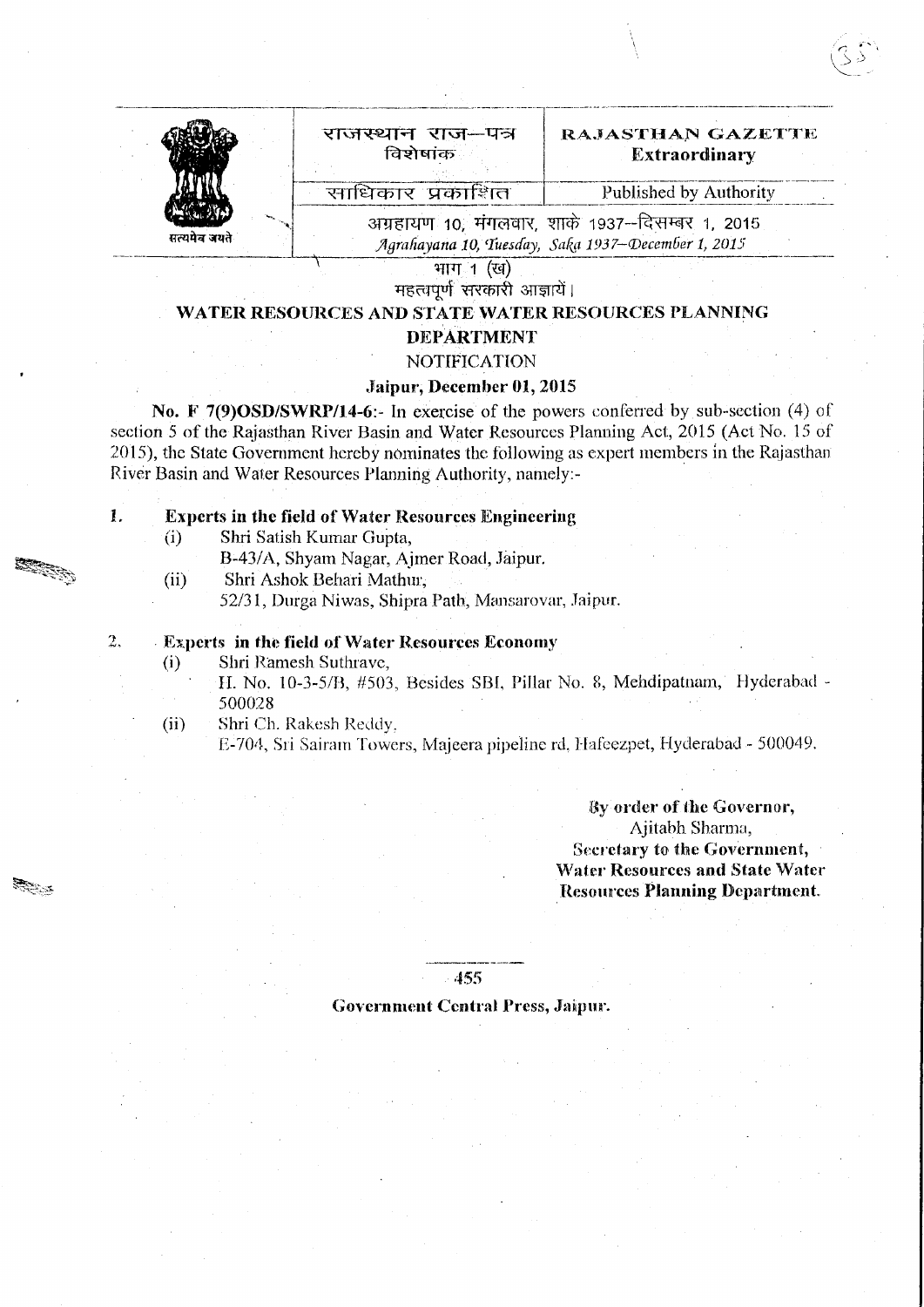$\label{eq:2.1} \mathcal{L}(\mathcal{L}^{\text{max}}_{\mathcal{L}}(\mathcal{L}^{\text{max}}_{\mathcal{L}}),\mathcal{L}^{\text{max}}_{\mathcal{L}^{\text{max}}_{\mathcal{L}}})$  $\label{eq:2.1} \frac{1}{\sqrt{2}}\left(\frac{1}{\sqrt{2}}\right)^{2} \left(\frac{1}{\sqrt{2}}\right)^{2} \left(\frac{1}{\sqrt{2}}\right)^{2} \left(\frac{1}{\sqrt{2}}\right)^{2} \left(\frac{1}{\sqrt{2}}\right)^{2} \left(\frac{1}{\sqrt{2}}\right)^{2} \left(\frac{1}{\sqrt{2}}\right)^{2} \left(\frac{1}{\sqrt{2}}\right)^{2} \left(\frac{1}{\sqrt{2}}\right)^{2} \left(\frac{1}{\sqrt{2}}\right)^{2} \left(\frac{1}{\sqrt{2}}\right)^{2} \left(\$ 

 $\label{eq:2.1} \frac{1}{\sqrt{2}}\int_{\mathbb{R}^3}\frac{1}{\sqrt{2}}\left(\frac{1}{\sqrt{2}}\right)^2\frac{1}{\sqrt{2}}\left(\frac{1}{\sqrt{2}}\right)^2\frac{1}{\sqrt{2}}\left(\frac{1}{\sqrt{2}}\right)^2\frac{1}{\sqrt{2}}\left(\frac{1}{\sqrt{2}}\right)^2.$  $\label{eq:2.1} \frac{1}{\sqrt{2}}\int_{\mathbb{R}^3}\frac{1}{\sqrt{2}}\left(\frac{1}{\sqrt{2}}\right)^2\frac{1}{\sqrt{2}}\left(\frac{1}{\sqrt{2}}\right)^2\frac{1}{\sqrt{2}}\left(\frac{1}{\sqrt{2}}\right)^2\frac{1}{\sqrt{2}}\left(\frac{1}{\sqrt{2}}\right)^2.$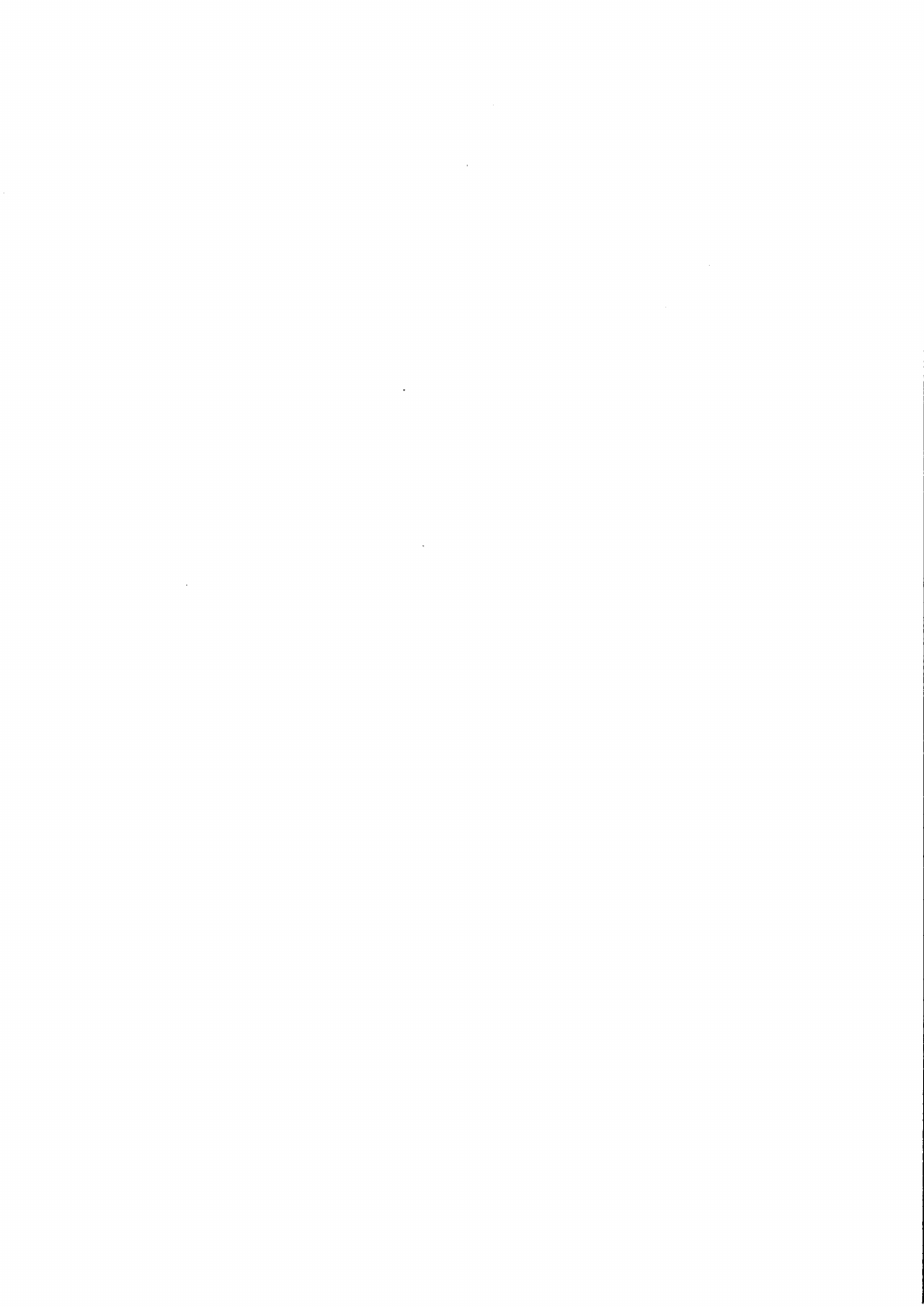## GOVERNMENT OF RAJASTHAN WATER RESOURCES AND STATE WATER RESOURCES PLANNING DEPARTRMENT

No. F.7(9) OSD/WR/14 Jaipur, Dated : **1 2** JAN 2016

 $(49)$ 

## ORDER

In exercise of the powers conferred by Rule 7 of the Rajasthan River Basin and Water<br>Resources Planning Rules 2015, issued with notification number 7(9)osd/swrp/14-7 dated<br>03.12.2015. The State Government hereby prescribes

# 1. Expert Member in the field of Water Resources Engineering<br>
(i) Shri Satish Kumar Gupta (Retired Chief Engineer, WRD<br>
(ii) Shri Ashok Behari Mathur (Retired Chief Engineer, WBI)

- Shri Satish Kumar Gupta (Retired Chief Engineer, WRD, Rajasthan)
- Shri Ashok Behari Mathur (Retired Chief Engineer, WRD, Rajasthan)

| Net Pay              | Pay minus Pension                                      |  |
|----------------------|--------------------------------------------------------|--|
| Dearness Allowance   | On net pay as admissible to Government Employee        |  |
|                      | from time to time                                      |  |
| H.R.A                | On net pay $(a)$ admissible to Government Employee     |  |
|                      | from time to time                                      |  |
| Communication        | $50\%$ of ceiling<br>admissible to Chief Engineer from |  |
| allowance            | time to time                                           |  |
| Facility of vehicle  | One vehicle will be provided for each member for this  |  |
| from residence<br>to | facility and for tour within the State,                |  |
| office and back      |                                                        |  |

## 2. Expert Member in the field of Water Resources Economy

- Shri Ramesh Suthrave (Retired Chief Engineer, Irrigation, AP/Telangana State) (i)
- Shri Ch. Rakesh Reddy (Independent Expert) ( ii)

| Package Pay<br>$\int$ (Including<br>all<br>except HRA) | Rs.1,50,000/- (One Lac Fifty Thousand  <br>allowances   Per Month)                                                          |
|--------------------------------------------------------|-----------------------------------------------------------------------------------------------------------------------------|
| H.R.A                                                  | Rs. 10,000/- Per Month                                                                                                      |
| residence to office and Back.                          | Facility of vehicle from One vehicle will be provided for each<br>member for this facility and for tour<br>within the State |

## Note:-

- 1. Deduction will be made as per FD/GAD order from the Pay for using vehicle from residence to office and office to residence.
- 2. These Members shall be entitled for TA/DA as per the status of Chief Engineer under Rajasthan TA Rules and C.L/R.H as admissible to Government Employees.

This bears approval of Finance Department vide I.D No. 101504786 Dated 29-12-2015.

**Ry** order  $(P_4^n, A_1^n)$ 

**Deputy Secretary**